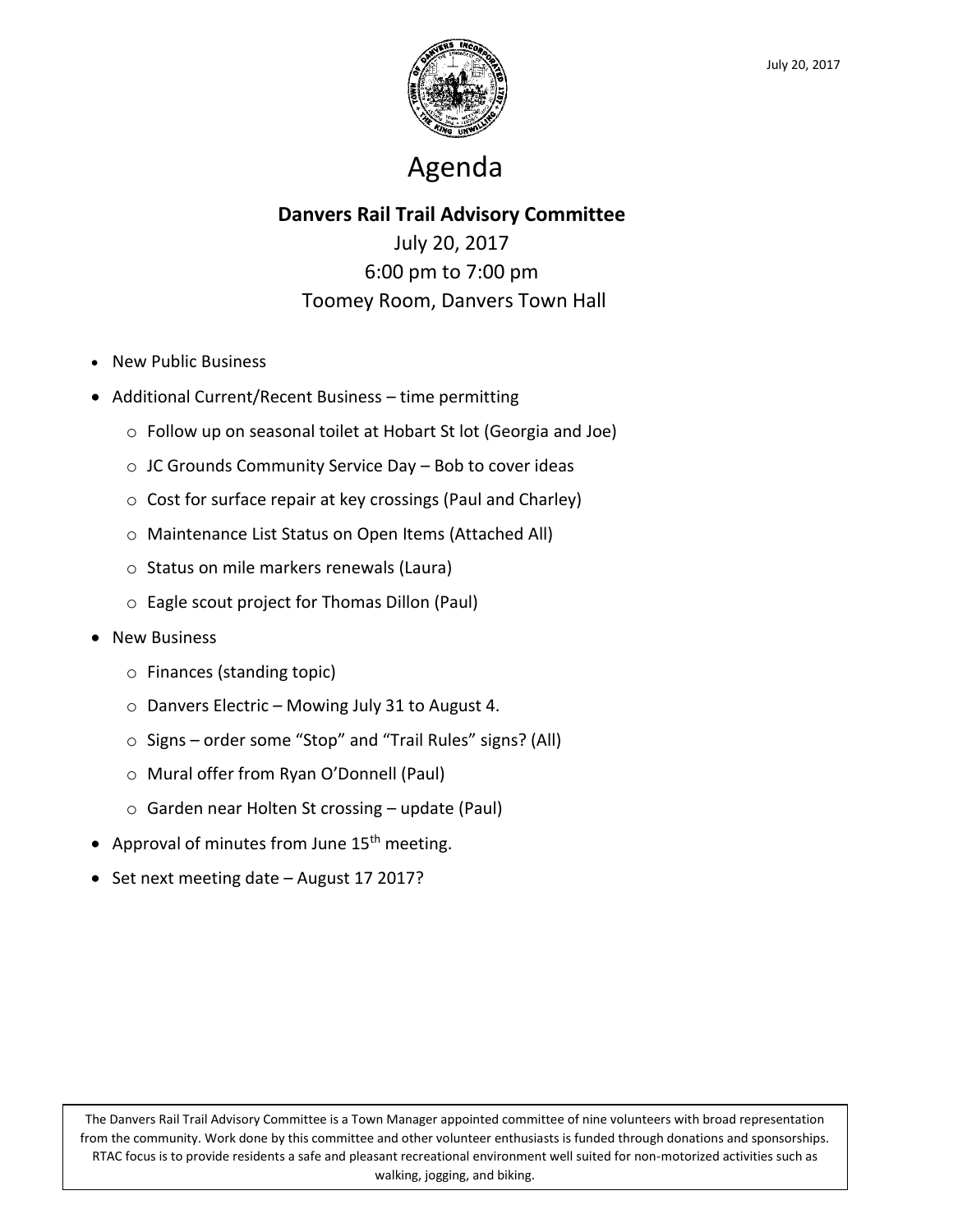

## **Ryan O'Donnell Examples**







#### **Chad and Melissa Vickers Garden at Holten St**